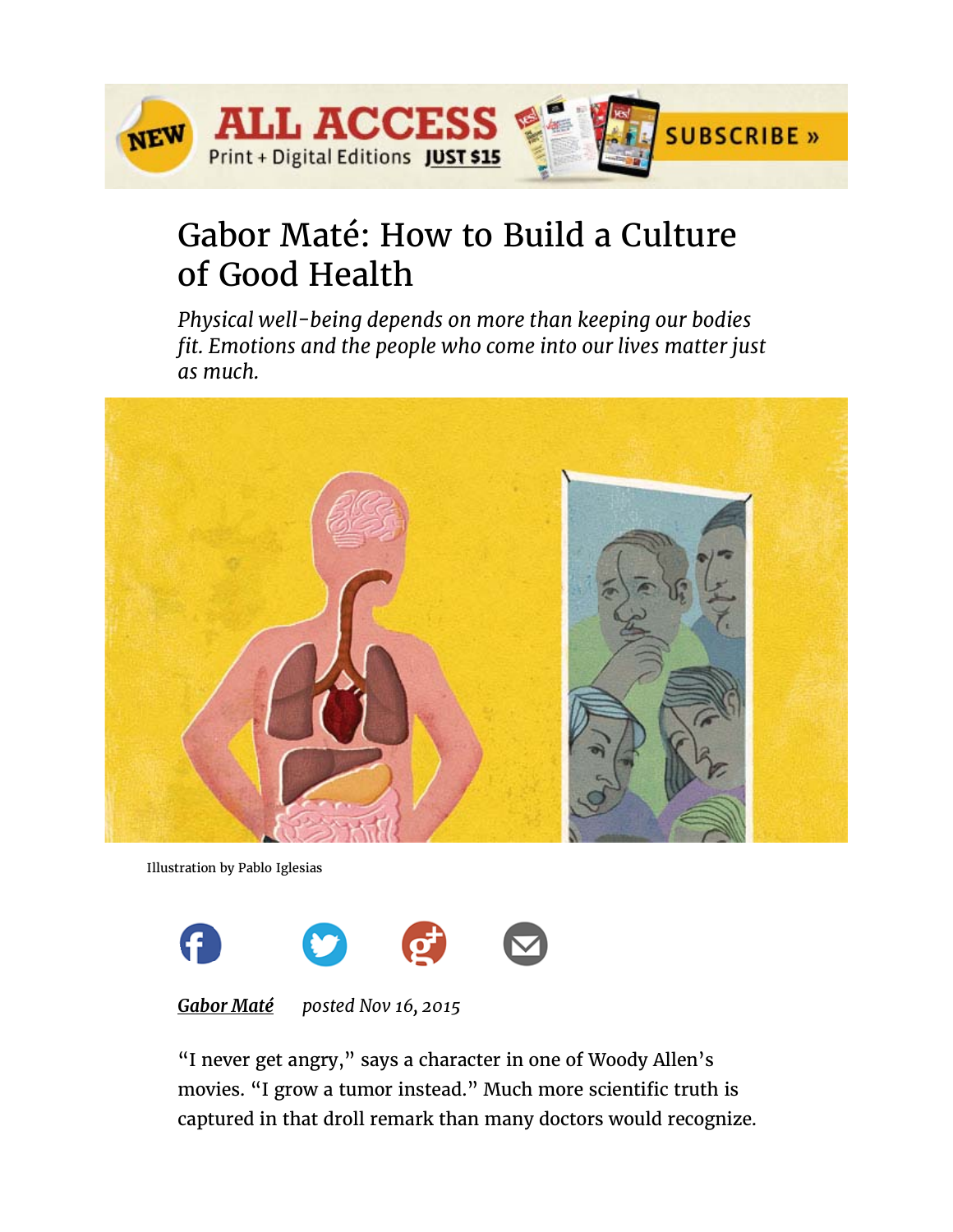Mainstream medical practice largely ignores the role of emotions in the physiological functioning of the human organism. Yet the scientific evidence abundantly shows that people's lifetime emotional experiences profoundly influence health and illness. And, since emotional patterns are a response to the psychological and social environment, disease in an individual always tells us about the multigenerational family of origin and the broader culture in which that person's life unfolds.

**FROM THE WINTER 2016 ISSUE**  Good Health



**SUBSCRIBE**

**More from this issue:** 6 Cities Designing for Health Why Manning Up Is the Worst Thing to Do

It's OK If Winter Makes You Sad

We human beings are biopsychosocial creatures whose health or illness reflects our relationship with the world we inhabit—including all the variables of family, class, gender, race, political status, and the physical ecology of which we are a part. A recent article from the National Institutes of Health called for a new foundational theory for medicine, based on a "biopsychosocial-ecological paradigm." Given the ideological limitations of mainstream medicine, this forward-looking initiative is not likely to be heeded soon.

As early as the second century, the Roman physician Galen noted the connection between emotional burden and illness, an observation repeated by many other

clinicians over the centuries. The pathway from stressful emotions, often unconscious, to physical disease was often driven home to me as a family physician and palliative care practitioner, although nothing in my medical education even remotely hinted at such links. People I saw with chronic disease of all kinds—from malignancies or autoimmune conditions such as rheumatoid arthritis or ulcerative colitis to persistent skin conditions such as eczema and psoriasis, and neurological disorders like Lou Gehrig's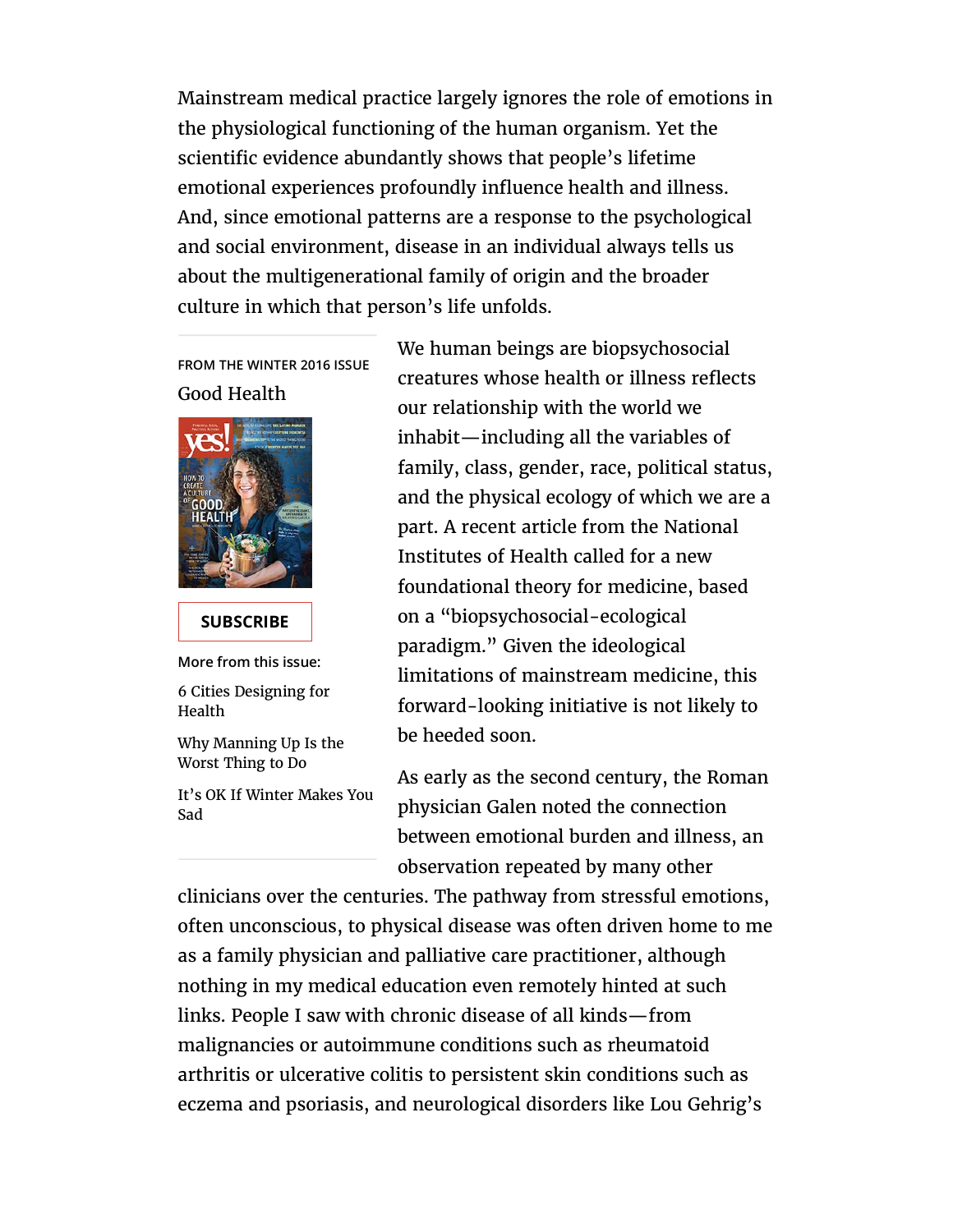Disease (ALS), multiple sclerosis, Parkinson's, and even dementia—were characterized by certain unmistakable emotional life patterns. Among these was the chronic repression of so-called negative emotions, especially of healthy anger, as in the Woody Allen character's wry confession; an overriding sense of duty, role, and responsibility; an undue concern for the emotional needs of others while ignoring one's own; and, finally, a core belief—again, often unconscious—that one is responsible for how other people feel and that one must never disappoint others. The expression "the good die young" has—sadly—more validity than we sometimes appreciate.

Exemplifying the characteristic of an overwrought sense of duty, role, and responsibility, New York Times contributor Julia Baird recently reported her diagnosis with ovarian cancer. "I have always been healthy and strong," she wrote in a recent column. "I regularly do hot yoga and swim a two-kilometer stretch in a bay teeming with fish near my home in Sydney, all while caring for my two little kids, hosting a TV show, writing columns and making the final edits on the book I am writing." Inadvertently, Baird depicts precisely the "I can do anything, I'll be everything to everybody" multitasking persona I found in everyone I ever met with her particular malignancy. People are unaware, and their physicians rarely know to inform them, that such self-imposed stress is a major risk factor for disease of all kinds.

But is it purely self-imposed? It is not accurate to see it that way. A materialistic culture teaches its members that their value depends on what they produce, achieve, or consume rather than on their human beingness. Many of us believe that we must continually prove and justify our worthiness, that we must keep having and doing to justify our existence.

Lou Gehrig, the baseball great after whom ALS is named, embodied self-abnegation to the nth degree, as do all people with ALS I have ever treated, interviewed, or read about—or have been described in medical papers. His famous record of consecutive games played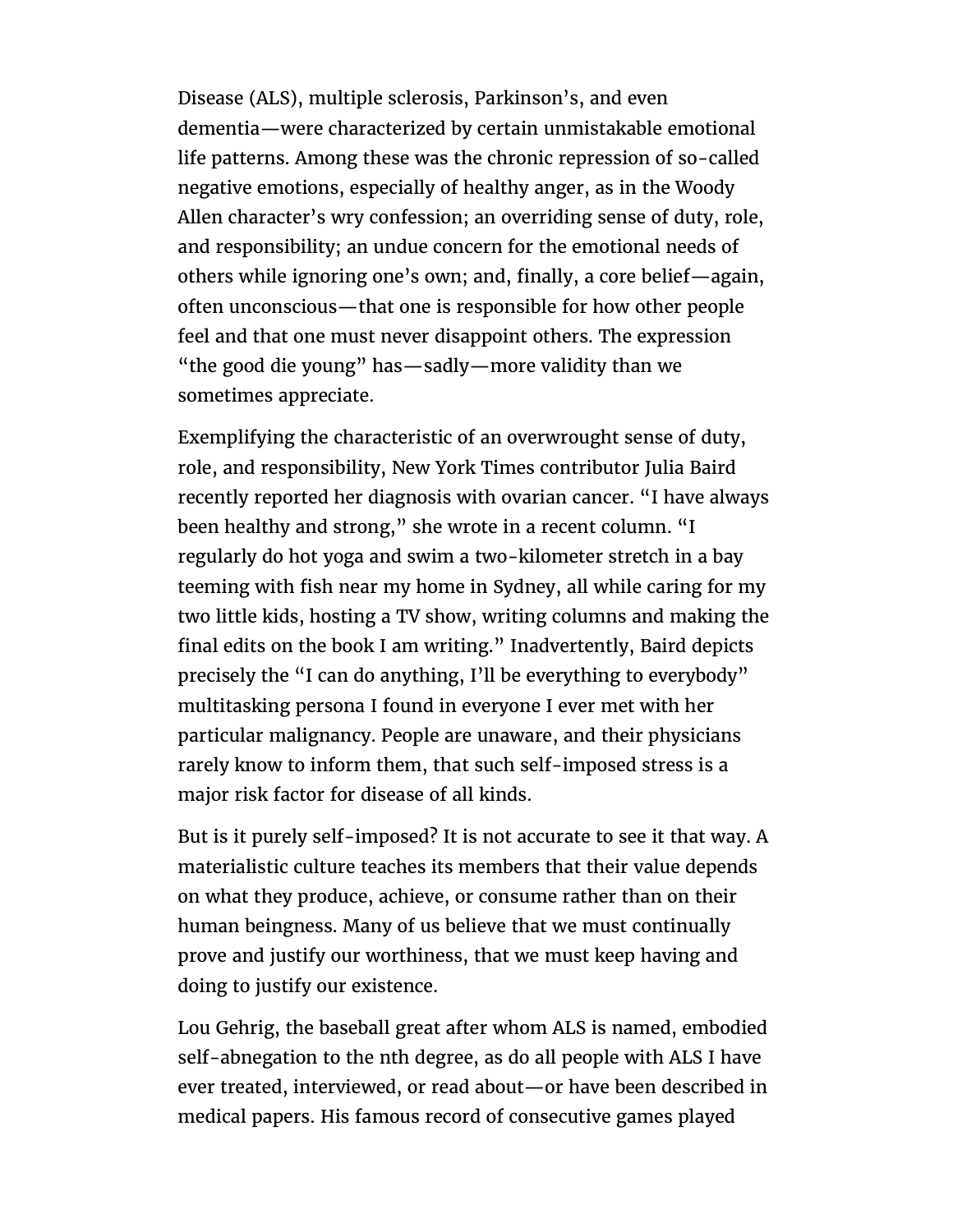was not about his indestructibility, but about his unwillingness to surrender his self-identity as invulnerable, with no needs. He suffered injuries like all other athletes: All his fingers had been broken at least once; some more often. He would play even when wincing with pain and sick to the stomach with the agony of it, but his dutifulness would not allow him to rest.

Gehrig's story, as those of many people with chronic illness, leaves us with the question of how such emotional patterns help potentiate physical illness. Why do people develop and maintain such self-harming traits?

Compulsive self-disregard and emotional repression are never deliberate or conscious—nobody can be faulted for them. They begin in early childhood as coping mechanisms. Gehrig, for example, had an alcoholic father and a highly stressed mother. As a child, he assumed the shell of invulnerability because the responsibility thrust upon him was that of being the emotional caregiver to his parents. Such role reversal, said psychiatrist John Bowlby, the pioneer of attachment research and theory, is inevitably a source of pathology for the child later on. Gehrig was compelled in his childhood to develop a persona that, in time, became his ineluctable self-identity. This is how he adapted to his dysfunctional environment; he knew himself no other way.

A recent article in the journal Pediatrics well summarized the notion that early childhood coping dynamics may result in adult illness and dysfunction:

"Short-term physiologic and psychological adjustments that are necessary for immediate survival and adaptation … may come at a significant cost to long-term outcomes in learning, behavior, health, and longevity."

During our dependent and vulnerable childhoods we develop the psychological, behavioral, and emotional composite that later we mistake for ourselves. This composite, which we call the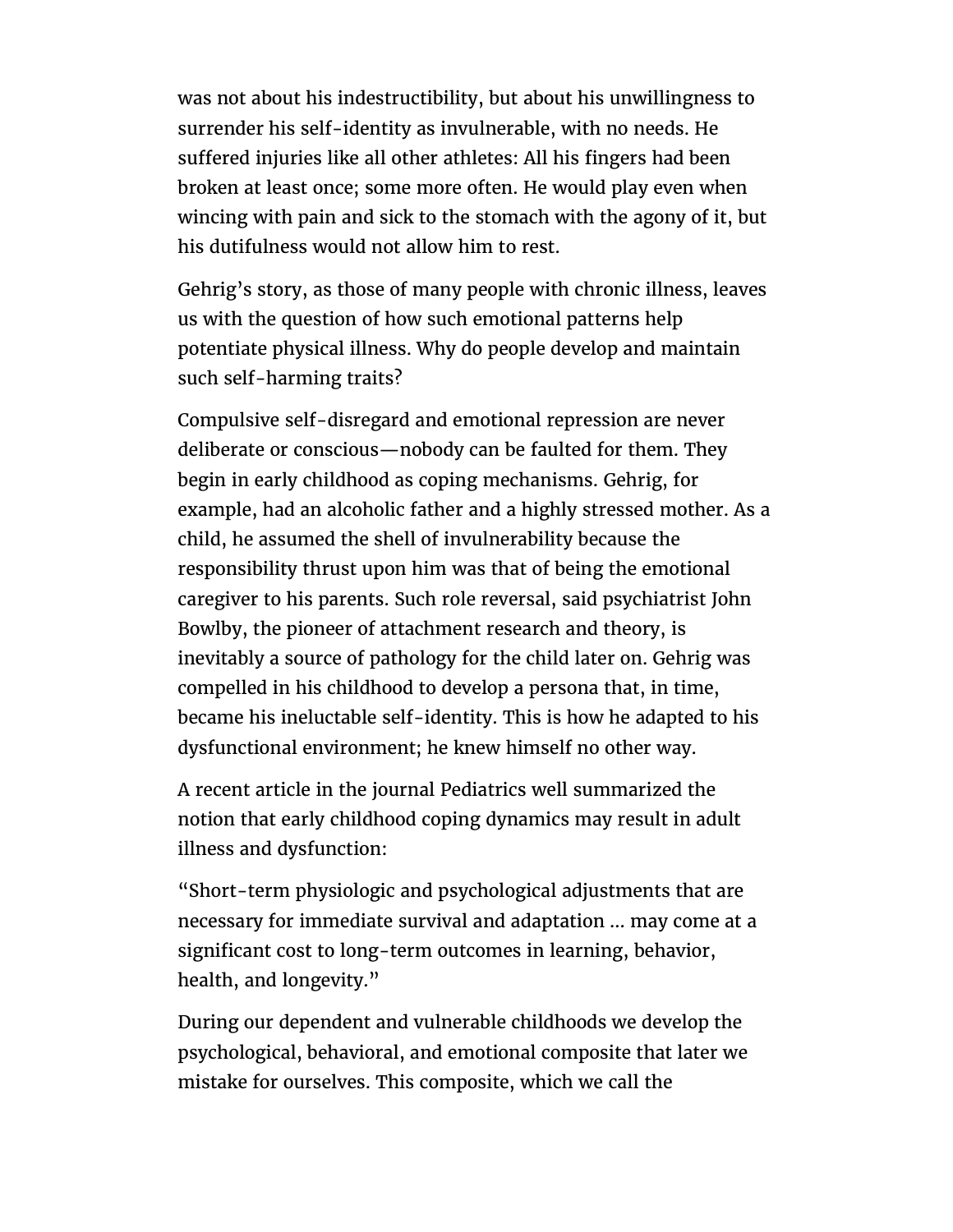**The separation of mind and body is an erroneous view, incompatible with science.**

personality, often masks a real person with real needs and desires. The personality is not a fault—in stressed environments it evolves primarily as a defense, a defense that can turn saboteur.

The separation of mind and body is an erroneous view, incompatible with science. Personality traits—that is, psychological patterns—conduce to disease because the brain circuits and systems that process emotions not only exert a profound influence on our autonomic nerves, as well as our cardiovascular, hormonal, and immune systems: In reality, they are all conjoined. The recent, but no longer new, discipline of psychoneuroimmunology has delineated the many neurological and biochemical mechanisms that unite all these seemingly disparate systems into one super-system.

A somewhat breathless report in Science Daily outlined the latest such finding, from the University of Virginia:

"In a stunning discovery that overturns decades of textbook teaching, researchers have determined that the brain is directly connected to the immune system by vessels previously thought not to exist. The discovery could have profound implications for diseases from autism to Alzheimer's to multiple sclerosis."

In effect, when we repress emotions—just as when we are completely at their mercy, such as in moments of untrammeled rage—we are playing havoc with our nervous system, hormonal apparatus, immune system, intestines, heart, and other organs. The result can be chronic or acute illness. As repressed anger eventually turns against us, the immune system can as well, as in autoimmune disorders, for example.

Interactions between the brain and body also determine that adverse early childhood circumstances—even in utero experiences—leave us in the long term with more than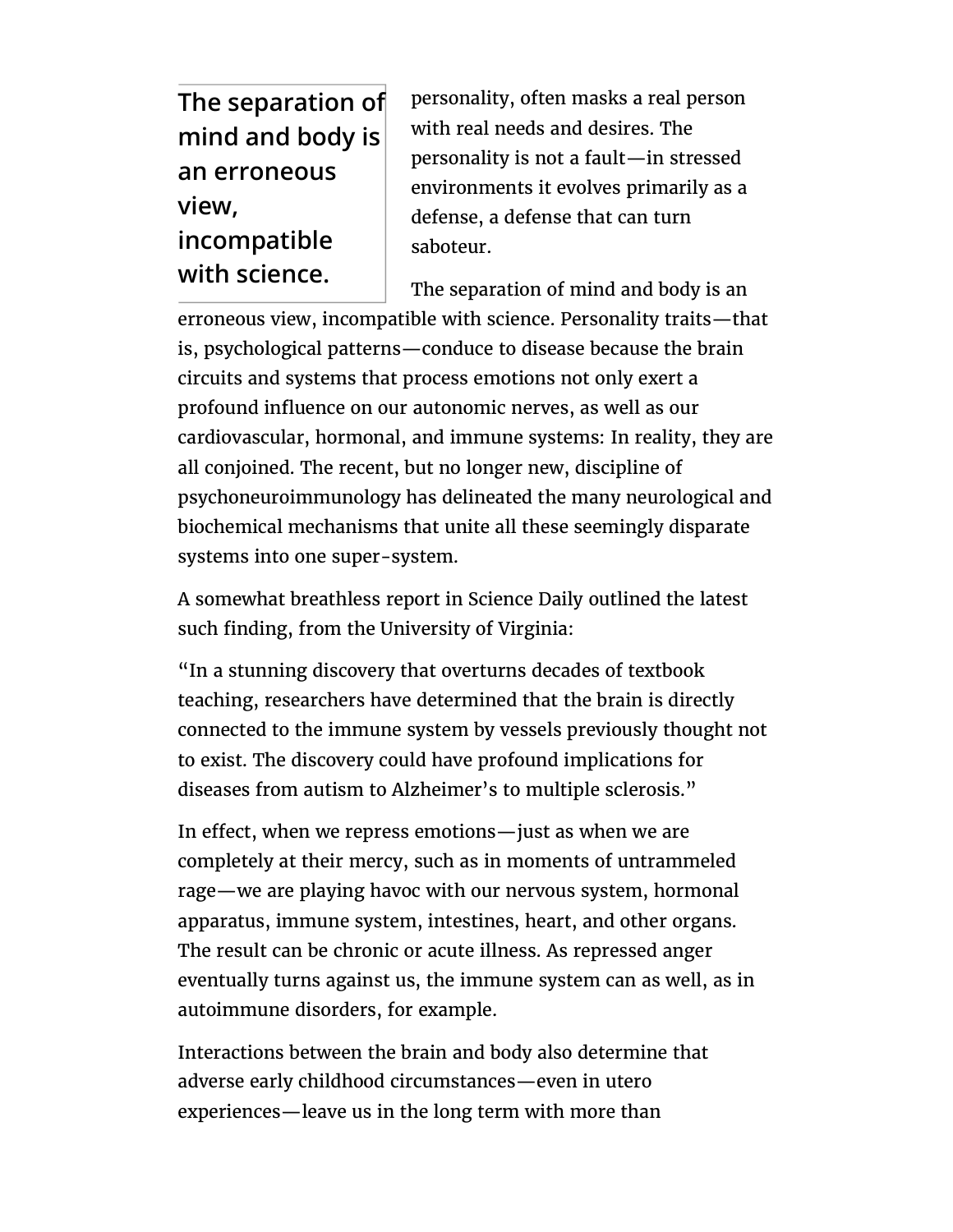psychological and emotional effects. The physical impact of early childhood experiences can also directly promote disease. Studies from the United States and New Zealand have shown, for example, that healthy adults who suffered childhood mistreatment were more likely to have elevated inflammatory products in their circulation in response to stressful experiences. Such overactive stress reactions are, in turn, a risk factor for conditions such as heart disease, diabetes, and a host of other illnesses.

It is impossible to overstate the impact of childhood trauma on adult mental and physical health. Myriad studies have demonstrated that early-life suffering potentiates many illnesses, from mental diseases such as depression, psychosis, or addiction to autoimmune conditions to cancer. One Canadian study demonstrated that childhood abuse raised the risk of cancer nearly 50 percent, even when controlled for lifestyle habits such as smoking and drinking.

The first question is never why the addiction, but why the pain?

Addictions in particular are responses to early trauma. Whether to drugs, food, gambling, or whatever other form they take, all are attempts to soothe stress and emotional pain. The first question is never why the addiction, but why the pain? We cannot understand the

addictions that beset our society without recognizing the suffering and stress they are intended to alleviate, or the childhood trauma at their source. In this light, the obesity epidemic now facing us reflects primarily an epidemic of pain and stress.

Astonishing to say, most medical students never hear the word "trauma" in all their years of training, except in the the sense of physical injury. "The medical profession is traumaphobic," a wellknown colleague in San Francisco once told me. The results for patient care are devastating, whether in the treatment of physical or psychiatric conditions—a distinction that, given the mind/body unity, is in itself misleading.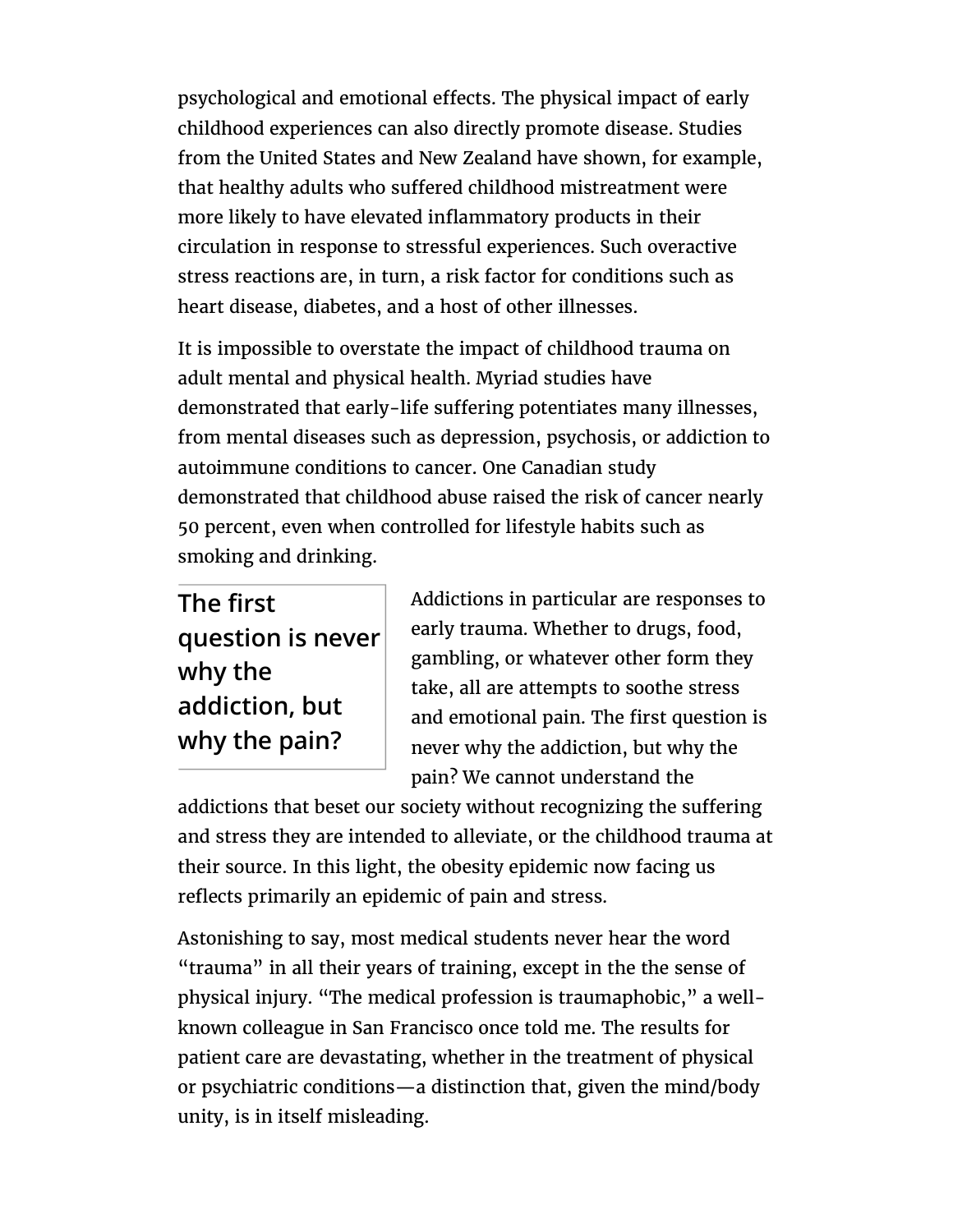Individual family dynamics unfold in the context of culture and society. Just as families have their histories in which they transmit trauma across the generations, so do societies. We can see, then, why the poor and the racially oppressed and the historically traumatized are more prone to disease. Need we mention the high rates of alcoholism, violence, obesity, diabetes, and overdose deaths amongst aboriginal populations in North America and, say, Australia, or the relatively unfavorable health outlook and life expectancy of black Americans?

The effects of trauma become multigenerational through repeated psychological dysfunctions. The new science of epigenetics is identifying the mechanisms that even affect gene functioning. The children of Holocaust survivors, for example, have altered genetic mechanisms leading to abnormal stress hormone levels. Animal studies are showing that the physiological effects of trauma can be passed on even to the third generation.

Finally, family stresses, trauma, and social and economic deprivation can also affect human brain development in ways that lead to behavioral problems, learning disabilities, and mental illness. CT scan studies at the University of Wisconsin showed that brain centers responsible for academic performance were up to 10 percent smaller in children who grew up in the poorest homes. Why? Because the human brain itself is a social organ, shaped in its neurophysiological and neurochemical development by the child's relationships. In the words of the above-cited Pediatrics article:

"The interaction of genes and experiences literally shapes the circuitry of the developing brain, and is critically influenced by the mutual responsiveness of adult-child relationships, particularly in the early childhood years."

Parents stressed by multigenerational trauma, relationship issues, economic insecurity, maternal depression, or social disconnection are simply unable to give their children the "mutually responsive" attuned interactions that optimal childhood development requires. The result is the epidemic of developmental disorders among our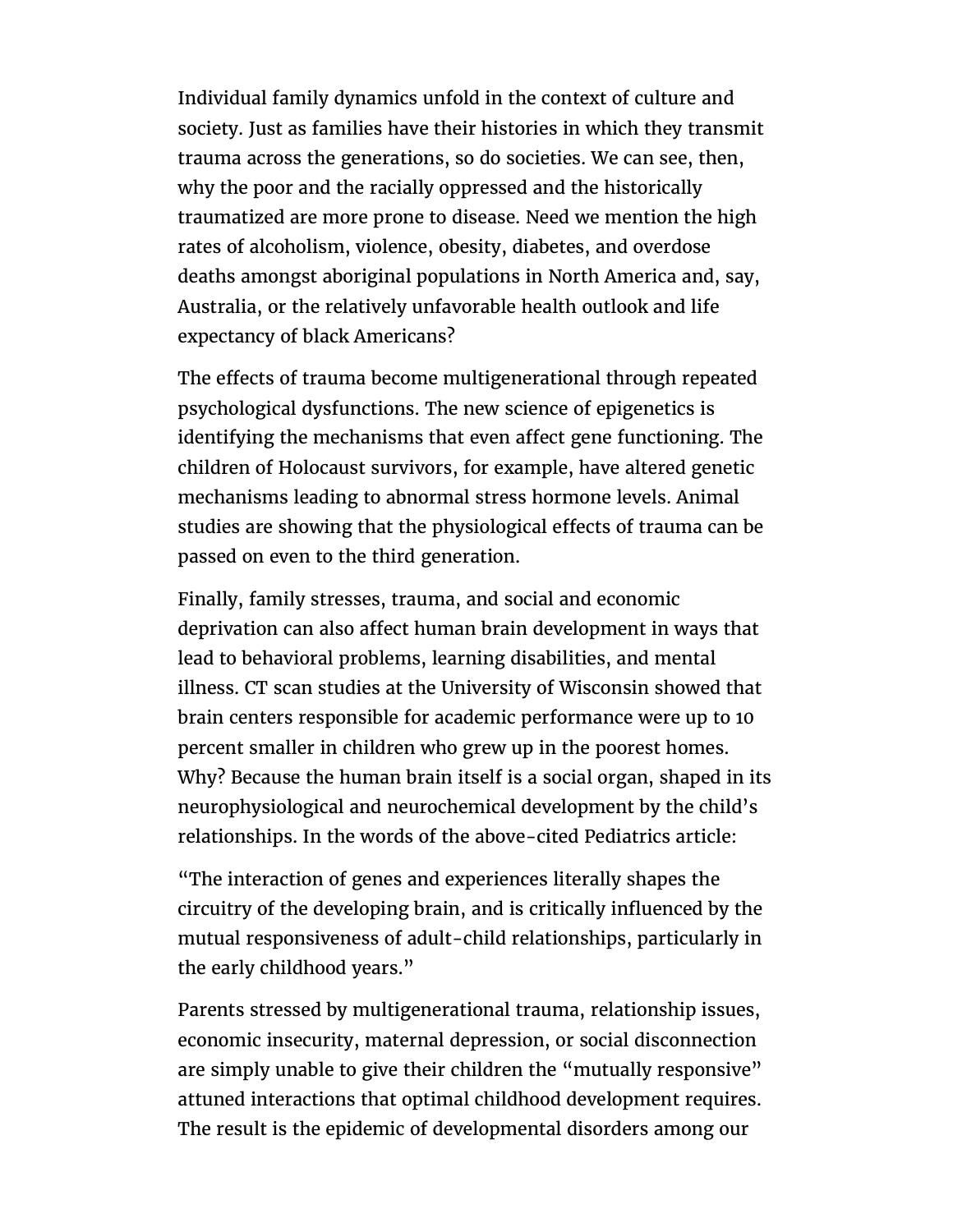children that we are now witnessing. In line with the prevailing ideology, the medical response is mostly pharmaceutical. Rather than considering the environment that, throughout childhood, shapes the brain, we seek to manipulate the child's brain chemistry instead.

To be whole is much more than to experience the absence of disease.

What then are people to do when doctors, the gatekeepers to health care and its primary providers, are blind to the basic realities of what generates health and what undermines it? When their training denies them knowledge of the unshakeable unity of mind and body,

of emotions and physiology? When they do not recognize that social factors are far more powerful determinants of health than genetic predispositions? When they are unaware of the powerful role of psychological trauma in human life?

On the societal level, we must understand that health is not an individual outcome, but arises from social cohesion, community ties, and mutual support. In this alienated culture, where "friends" may be virtual electronic entities rather than human beings, too many suffer from what University of Chicago psychologist John Cacioppo calls "the lethality of loneliness." We need a broad attitudinal and practical shift, consciously willed and created, toward a culture based on the fundamental sociality of human beings. We know all too well, from data too persuasive and too somber to be disputed, that emotional isolation kills.

Policymakers and community leaders need to be taught that economic and social disparities, insecurities, and stresses, as well as racial or ethnic inequalities, inevitably result in health problems and vastly increased health costs. In truth, almost all diseases are social diseases.

Health promotion must begin at conception. In the womb the growing human is already affected by maternal stress. Pregnant women need much more than blood tests, physical exams, and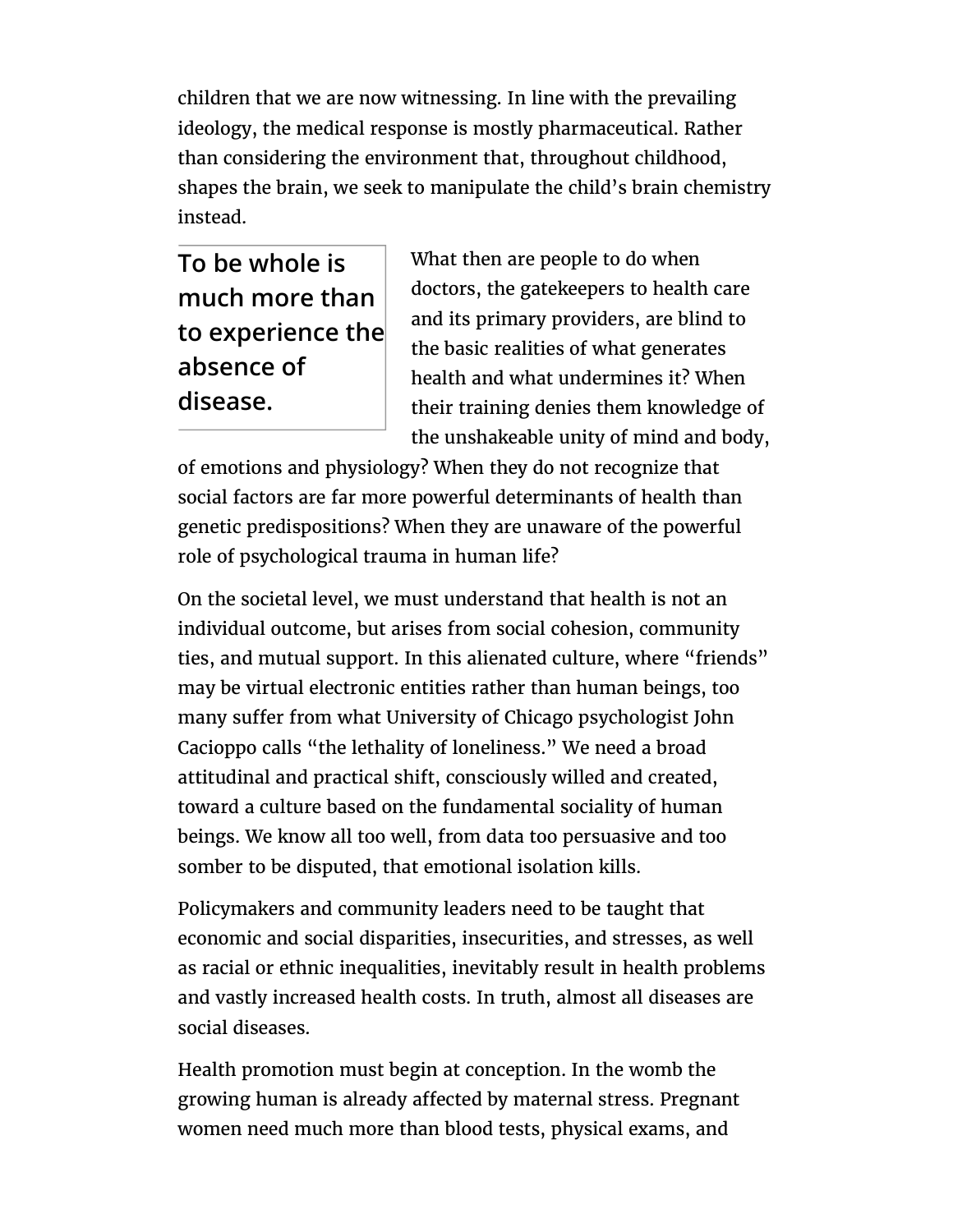ultrasounds. They require emotional support so the hormones of stress do not chronically flow into the fetus via the umbilical cord. Current birthing practices, egregiously over-medicalized, interfere with natural physiologic processes and maternal-infant bonding.

With the role of parental presence and attunement being recognized in brain and personality development, young mothers and fathers must be helped to spend much more time with their children. In advanced European countries even fathers are accorded parental leave.

Adults need to know, even if their physicians often do not, that their health issues are rarely isolated manifestations. Any symptom, any illness is also an opportunity to consider where our lives may be out of balance, where our childhood coping patterns have become maladaptive, exacting costs on our physical wellbeing.

When we take on too much stress, whether at work or in our personal lives, when we are not able to say no, inevitably our bodies will say it for us. We need to be very honest with ourselves, very compassionate, but very thorough in considering how our childhood programming still runs our lives, to our detriment.

Ultimately, healing flows from within. The word itself originates from "wholeness." To be whole is much more than to experience the absence of disease. It is the full and optimal functioning of the human organism, according to its nature-gifted possibilities. By such standards, we live in a culture that leaves us far short of health.

The importance of nutrition and a healthy ecology, of an environment free of toxins and pollution, need hardly be stressed. They, too, are social issues more than individual ones.

I'm often asked how people should approach their physicians, who may be very adept at their craft but limited by the narrowness of the medical ideology. "It's the same as going to a bakery," I reply. "When you enter a bakery, don't ask for salami, just as when you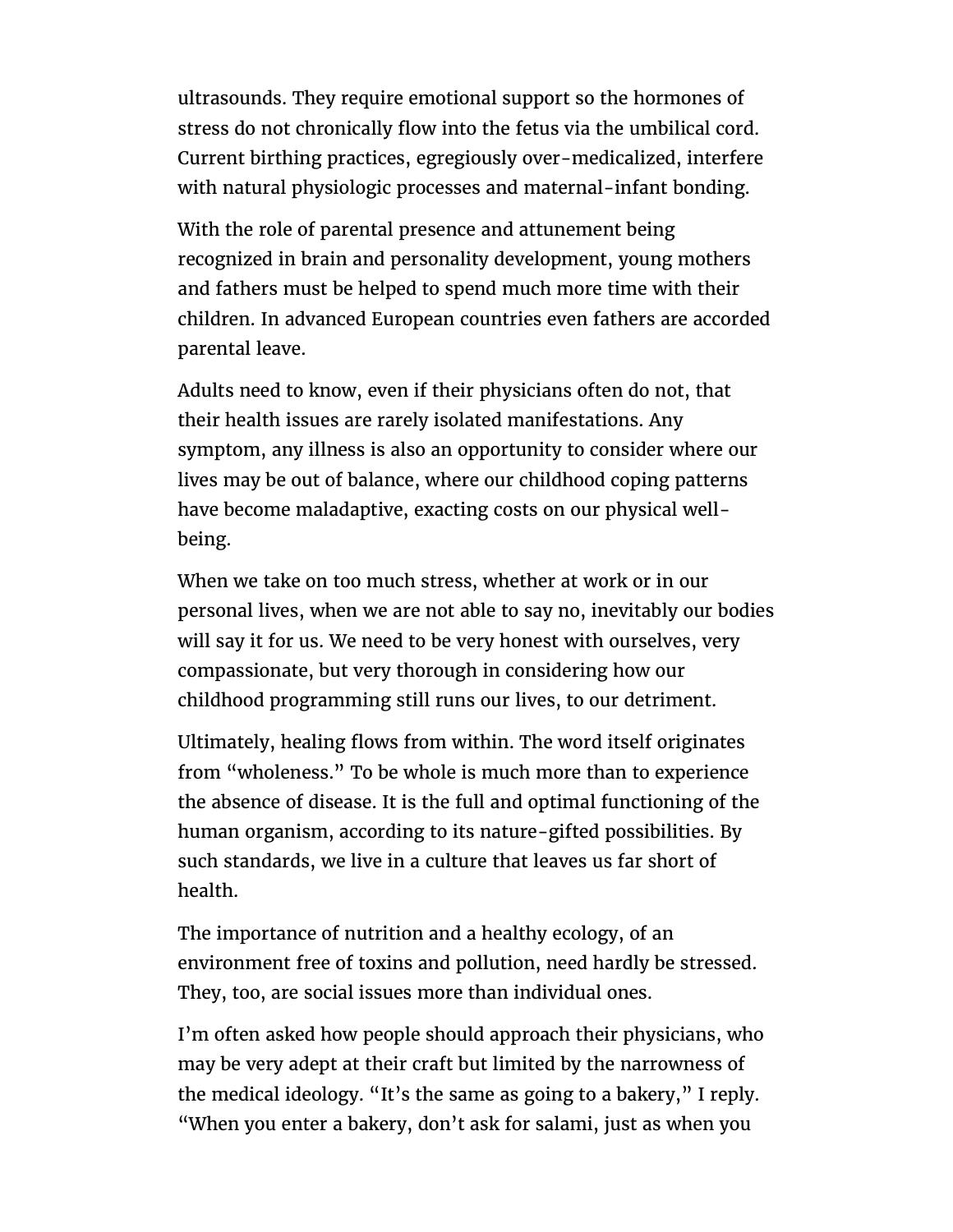go to the butcher, it is no use to ask for cookies." Receive, I suggest, what the physician can offer—and often that can be miraculous—but do not seek what the doctor cannot. Find alternative sources for what most physicians cannot provide: a holistic approach that considers not organs and systems but the entire human organism. Take responsibility for how you live, the food you ingest, your emotional balance, your spiritual development, the integrity of your relationships.

Give yourself, as best you can, what your parents would have loved to grant you but probably could not: full-hearted attention, fullminded awareness, and compassion. Make gifting yourself with these qualities your daily practice.

"A culture can be toxic or nourishing," writes Thom Hartmann. If we wish to take full responsibility for health in our society, we must not only be vigilant guardians of our personal well-being, we must also work to change structures, institutions, and ideologies that keep us mired in a toxic culture.



## IET YES! BY EMAIL FREE!

Like what you're reading? Get the best of YES! each week.

Email Address

**Sign Up**



*Gabor Maté, M.D., frequently addresses lay and professional audiences across North America and internationally. His books include When the Body Says No: Exploring the Stress-Disease Connection, and In the Realm of Hungry Ghosts: Close Encounters With Addiction. drgabormate.com*









READ MORE